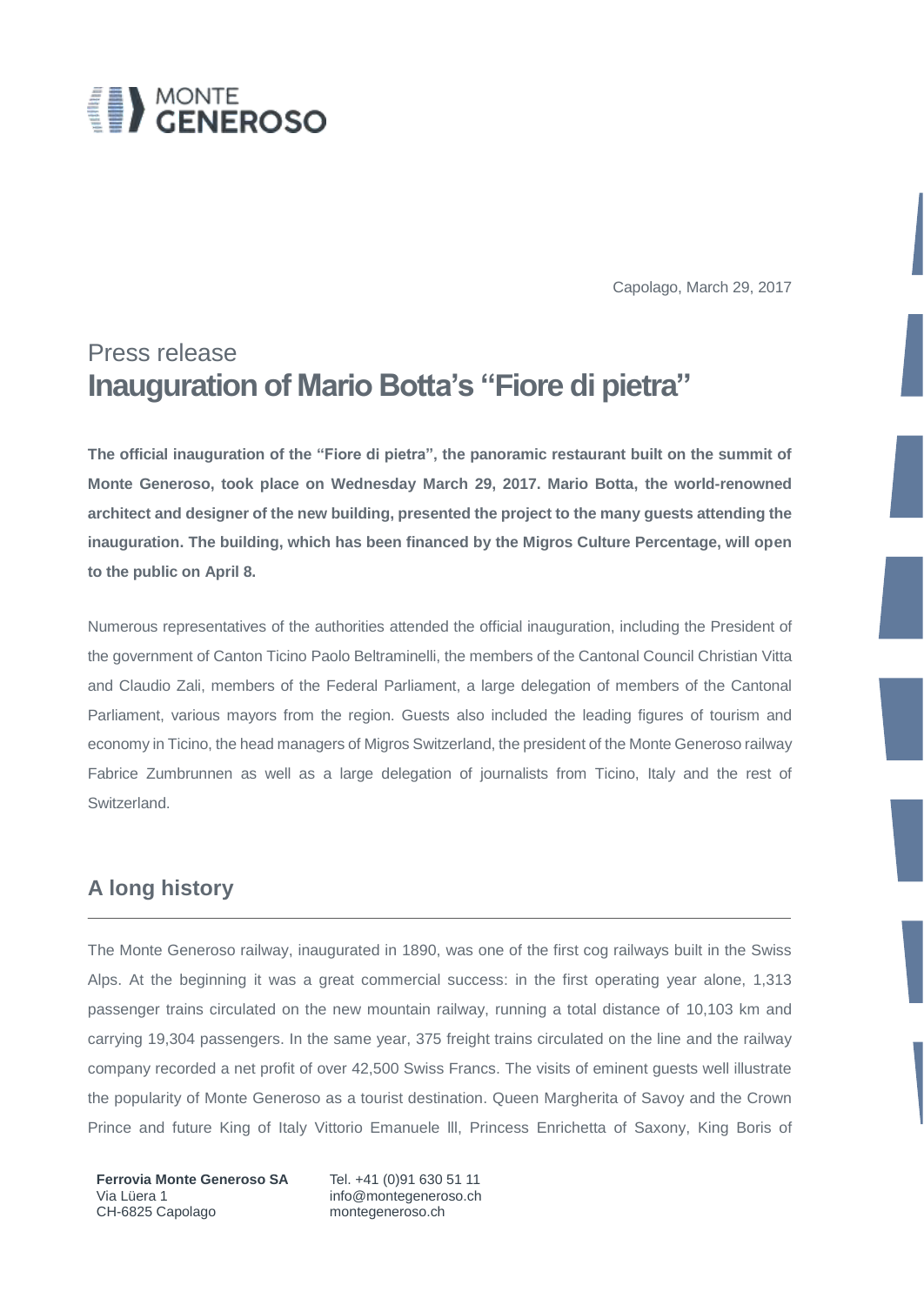Bulgaria, Queen Giovanna of Savoy, the French novelist Hector Malot, the Italian poet and writer Ada Negri, alongside many other great names, were attracted by the appeal of this mountain and came to visit. However, the first financial difficulties arose as early as 1904. After World War One and the following 1929 economic depression tourism declined rapidly. The Monte Generoso railway ceased its operations in September 1939, in conjunction with the beginning of World War II. The authorities even thought of dismantling the railway in order to sell its tracks for iron, which was a precious raw material during the war.

### **Migros saves the railway**

Gottlieb Duttweiler, the founder of Migros, intervened passionately in favour of maintaining the Monte Generoso Railway. He was convinced that the extraordinary panoramic terrace had to remain accessible for future generations. Migros purchased the Monte Generoso railway company on 12 March 1941 and reinstated the operation of the railway. In the following years Migros undertook to modernize the railway infrastructure. In the 50s diesel engines replaced the old steam engines and later on, in the 80s, electric engines were introduced. The "Ferrovia Monte Generoso", which was originally acquired as a cooperative and subsequently turned into a joint-stock company, is still a Migros enterprise to all intents and purposes and is supported by the funds of the Migros Culture Percentage.

### **The ground collapses and the hotel closes**

The hotel Albergo-Ristorante Vetta built in 1970 in place of the out-dated Hotel Kulm, which had been erected on the summit of Monte Generoso, had to close in 2010 as a consequence of a rockslide that occurred below the building. The dismantlement and demolition of the old restaurant-hotel terminated in mid-November 2014. Remaining faithful to the commitment made in 1941 by its founder, Migros decided to build a new panoramic restaurant. The realization of the new structure was entrusted to the renowned architect Mario Botta.